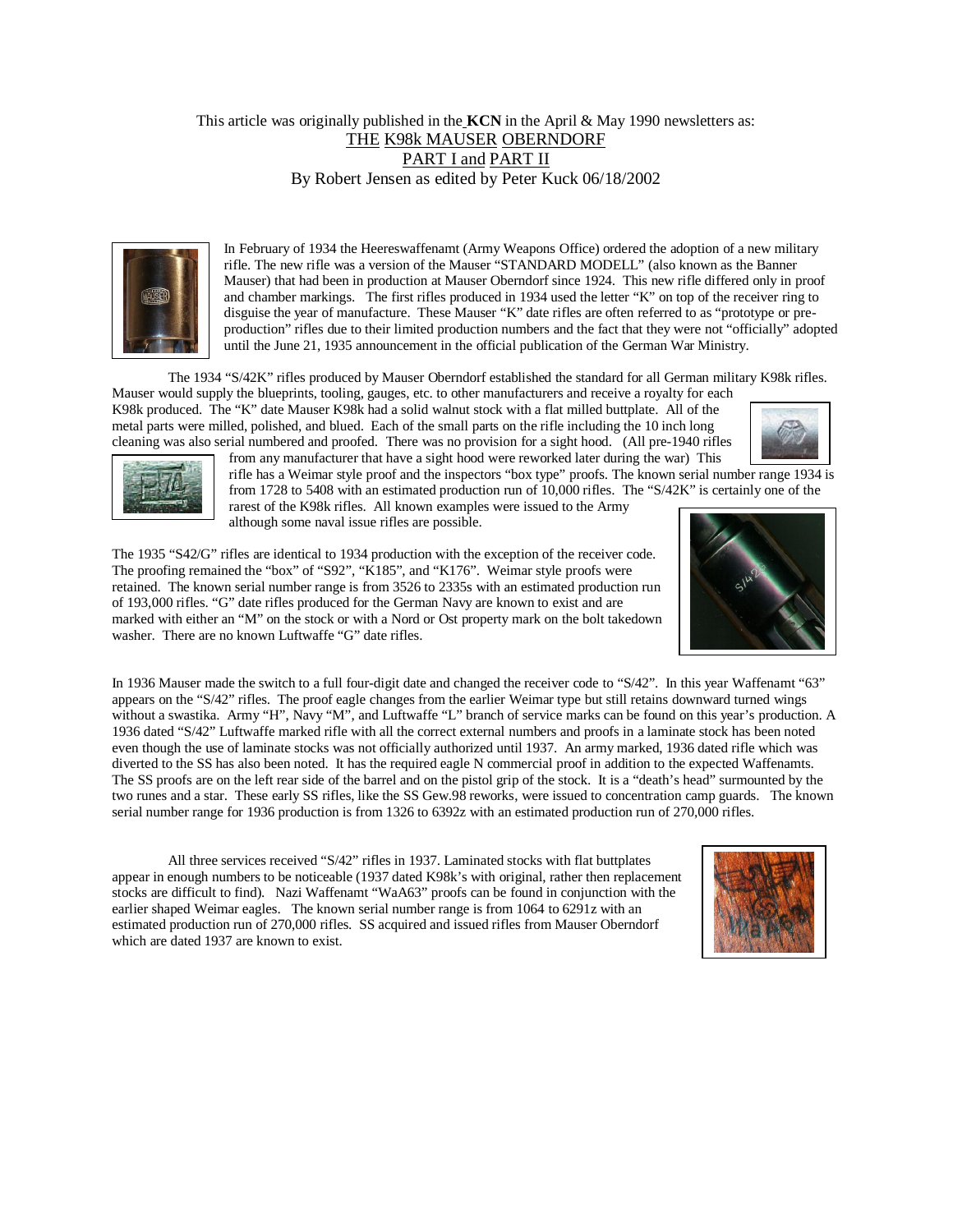In 1938 the Mauser Oberndorf manufacturing code was changed from "S/42" to "42". The "S/42" coded K98k is more difficult to find than the "42" coded rifle. The "S/42" coded rifles differ from the earlier years only in the use of the Nazi eagles rather than the earlier down-turned wing eagles. Service branch "H", "M", and "L" rifles exist. The known serial number range is from 67 to 5968I with an estimated production run of 100,000 rifles. With the exception of the receiver code, the 1938 code "42" rifles are the same as the 1938 code "S/42" rifles. The known serial number ranges for the "42" rifles are from 5102g to 1631z with an estimated production run of 190,000 rifles. That "42" code rifles can be found in the "g" range while "S/42" rifles are found in the "i" range can be explained. Older "S/42" marked receivers would be in the parts bins when a supply of newly made "42" receivers would arrive and be put on top them. When this happened, receivers that were placed last into the parts bin would be first to be used from the parts bin. Once again SS rifles are known in 1938.

The 1939 code "42" rifle follows the 1938 standard. Production continued to be sent to all three military branches. The known serial number range is from 199 to 8259bb with an estimated production run of 290,000 rifles. The double letter suffix, (previously used in WWI rifle production after the "z" serial number bock) appeared. The most notable change was the change from the 10-inch to the 12-inch cleaning rod that alleviated the breakage problem, which existed with the shorter cleaning rod. Three of the longer cleaning rods could now clean the entire bore of the K98k. instead of four. Clay Dutton has reported a "U" block 1939 code "42" rifle with E/63 E/655 E/655 reciever proofs. This same sequence is repeated on the rear sight base while the triggerguard and floorplate have WaA 655 waffenampts and the balance of the rifle has E/63 proof marks. (01/18/2004)

 The waffenamts on the code "42" rifle changed in 1940 from Waffenamt "63" to Waffenamt "655". Some "no" letter range rifles can be found with the "63" proofs. A Mixture of "63" and "655" proofs can be found on the same rifle in the"a" range but as soon as the "63" proofed parts were used only the "655" proofed rifles appear. Flat buttplates were discontinued late in 1940 and cupped buttplates were used to prevent the separation of the Butt stock. The known serial number for the code "42" 1940 rifle is from 1660

to 5499gg with an estimated production run of 340,000 rifles. Subcontracted parts, such as the buttplates coded" bpr" and "brg" appear. Kriegsmarine, and Luftwaffe rifles are known to have been produced in 1940 but no examples have yet been reported.

In 1941 the Mauser Oberndorf manufacturing code was changed from "42" to "byf" and the receiver date was changed from a four-digit to a two-digit date. Army and Luftwaffe rifles were produced in 1941. The front sight hood was introduced. Small parts (bolt parts, floorplates, followers, and front sight bases) with Waffenamt "WaA103" and "WaA140" proofs were used (made by F.N. in occupied Belgium). The known serial number range for the 1941 "byf" K98k is from 4514 to 6474hh with an estimated production run of 350,000 rifles. Luftwaffe issued s/n 1059I has the luft acceptance proof stamped on the right side of the butt stock.

Lt. Col. Robert D Whittington III in his book GERMAN PISTOLS AND HOLSTERS 1934 / 1945, reports that five component parts were made for the K98k by F.N. They included barrels, bolts, floorplates, followers, sight bases, and grenade launchers. He further cites production figures as follows:

> In 1942 the waffenamt "135" proof appears on the "byf" 98k rifles. Mauser Oberndorf would use this waffenamt until production ceased in 1945. It appears on the receiver ring for the first time as a final assembly proof over the manufacturer's code. A solid "speed milled" front band (without the "H" style cutouts)

appears creating the variation known as the intermediate or mid-war style. All small parts were still numbered. The known serial number range is from 209 to 459nn with an estimated production run of 410,000 rifles. A waffenamt over "WaA135" was substituted for the branch of service stamp on the Butt stock. Beginning within the "aa" block serial number range the underside of the rear sight leaf was left without range marks in an attempt to speed up and simplify production.







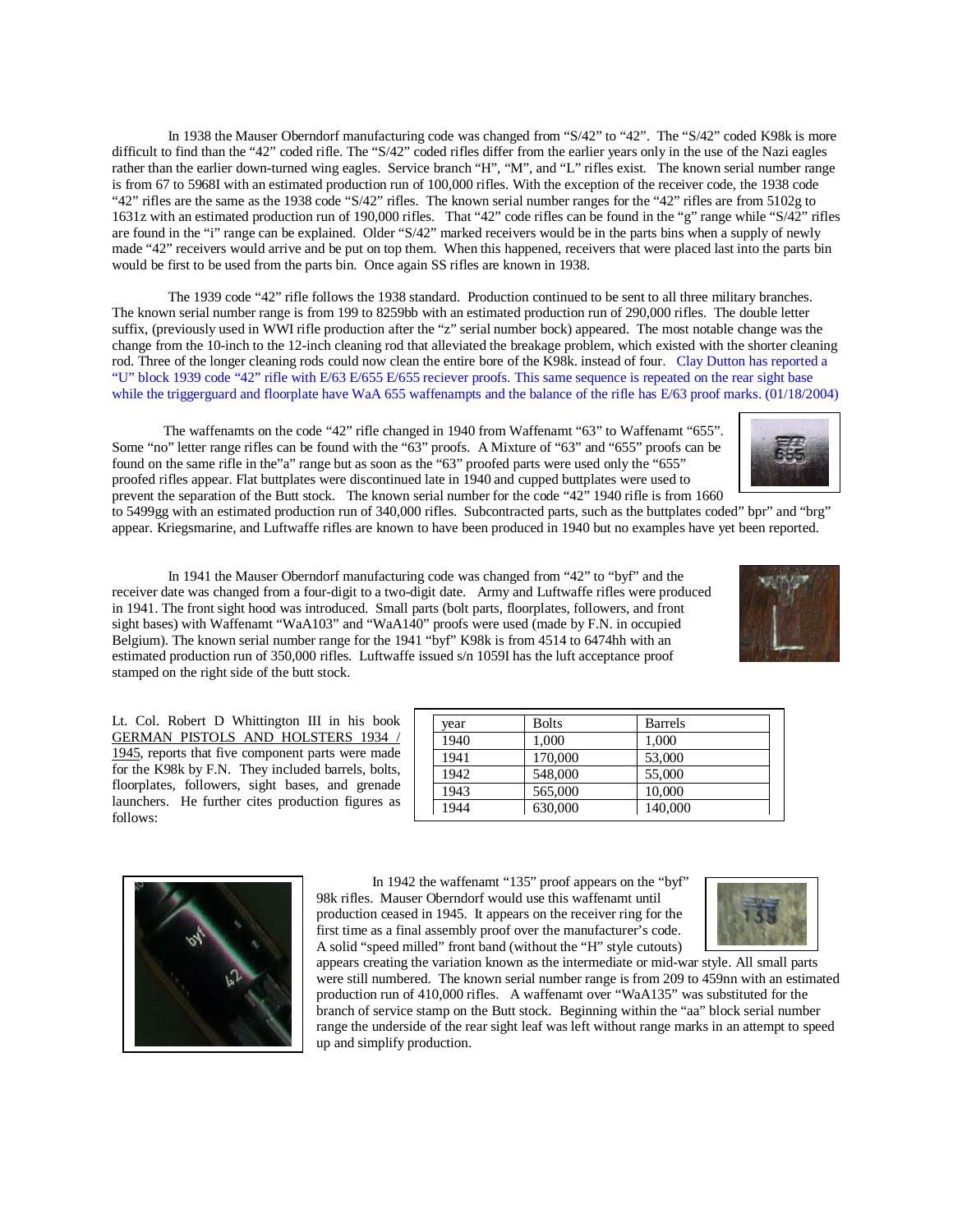The 1943 "byf" K98k's follow the 1942 standard. Solid walnut, laminated beechwood and solid oak stocks can be found in the "k" block serial number range. Stamped trigger guards, front bands, and band springs are used in Mauser production. Cupped buttplates made by the subcontractor "gqm" appear. Greater emphasis was now being placed on production and lower costs, due to the staggering losses of men and weapons at Stalingrad, Tunisia and on other fronts as the tide turned against the Germans. The known serial number range is from 4298 to 29369 1 for an estimated production run of 1,142,336 rifles.



1944 was the peak year of production for "byf" K98k's. The 44 "byf" is the most commonly encountered K98k in this country. The known serial number range was from 3342 to 87559 "1". Production went through the single letter, double letter, five digit no letter, and into the five digit single letter block culminating with the five digit "1" block. As the year progressed milled parts



were phased out in favor of stamped parts and by the end of the year Mauser was using all stamped parts for the front and lower bands, band springs, trigger guards, floor plates, and followers (some supplied by other manufacturers). Many collectors refer to these as the late war or "Kriegs Modell (war model)" rifles. 1944 saw the appearance of a recoil lug, which resembled a "button" instead of the flat-sided lug, which was used earlier. Fewer parts were numbered and as the year progressed (he by the five digit "1" block) the most common configuration was to have only the receiver, bolt, gas shield, and cocking piece numbered to the gun. Stocks, which are not numbered late in the "1" block, are sometimes found with the corresponding serial number written in pencil. In the five-digit "1" block phosphate parts (bolts) were used for the first time. These were the first dual tone guns. Some late five digit "1" block

rifles can be still be found with a "speed milled" front band. The simplified bolt with two round gas holes appeared in 1944 replacing the bolt using oval gas holes. Exterior finish deteriorated due to the loss of skilled workmen as the military manpower needs of the Army and Luftwaffe became critical. Unskilled foreign workers replaced these workers effecting the quality of the fit and finish. However, no short cuts were made in quality control with regard to safety features or material composition of the firing parts. The "byf" barrel shield was used for the first time in 1944.

In 1945 the Mod 98 marking was moved from the receiver siderail to the top of the receiver ring. The known serial number range is from 988 to 8268a. Both dual tone and all phosphate rifles can be found. Stocks can be either solid walnut or laminated beech with bands held on by the customary stamped spring or be wood screws. Stocks with and without the cleaning rod channel drilled out when bayonet lugs are present exist as well as stocks without the bayonet lug. When the bayonet lug is not found the front and rear bands are held on with simple wood screws. A sheet metal cap is used to cover the tip of the stock and is held in place with a wood screw. Stocks with the usual bolttakedown washer in the rear and with the simple hole in the toe of the buttplate are also quit right—in all cases the "WaA135" should be present. No small parts are numbered and often the bolts are only numbered on the stem of the bolt handle. The late war simplified bolt is common by 1945. Correct "byf" 45 rifles are very scarce. Many have had post war alterations. "byf" 45 rifles in 7.92 Kurz are known to exist.



In early 1945 Mauser's code was again changed from "byf" to "svw". The configuration of the rifle remained unchanged. The known serial number range is from 1377a to 5593b. Comments concerning the "byf" 45 apply to the svw 45. This variation is very hard to find in its original configuration. Finally, it was decided, for reasons as yet unknown, to change the date to a code rather than digits and the "svw 45" became the "svwMB". The story of the Mauser Oberndorf K98k as far as date is concerned had now come full circle from the "S42/K" date, through the four digit and two digit and back again to a the letter code of "MB" for a date. The known serial number range for the "svwMB" is from 6890b to 924gb. This is certainly a rare rifle as most of the ones we see are post war French issue.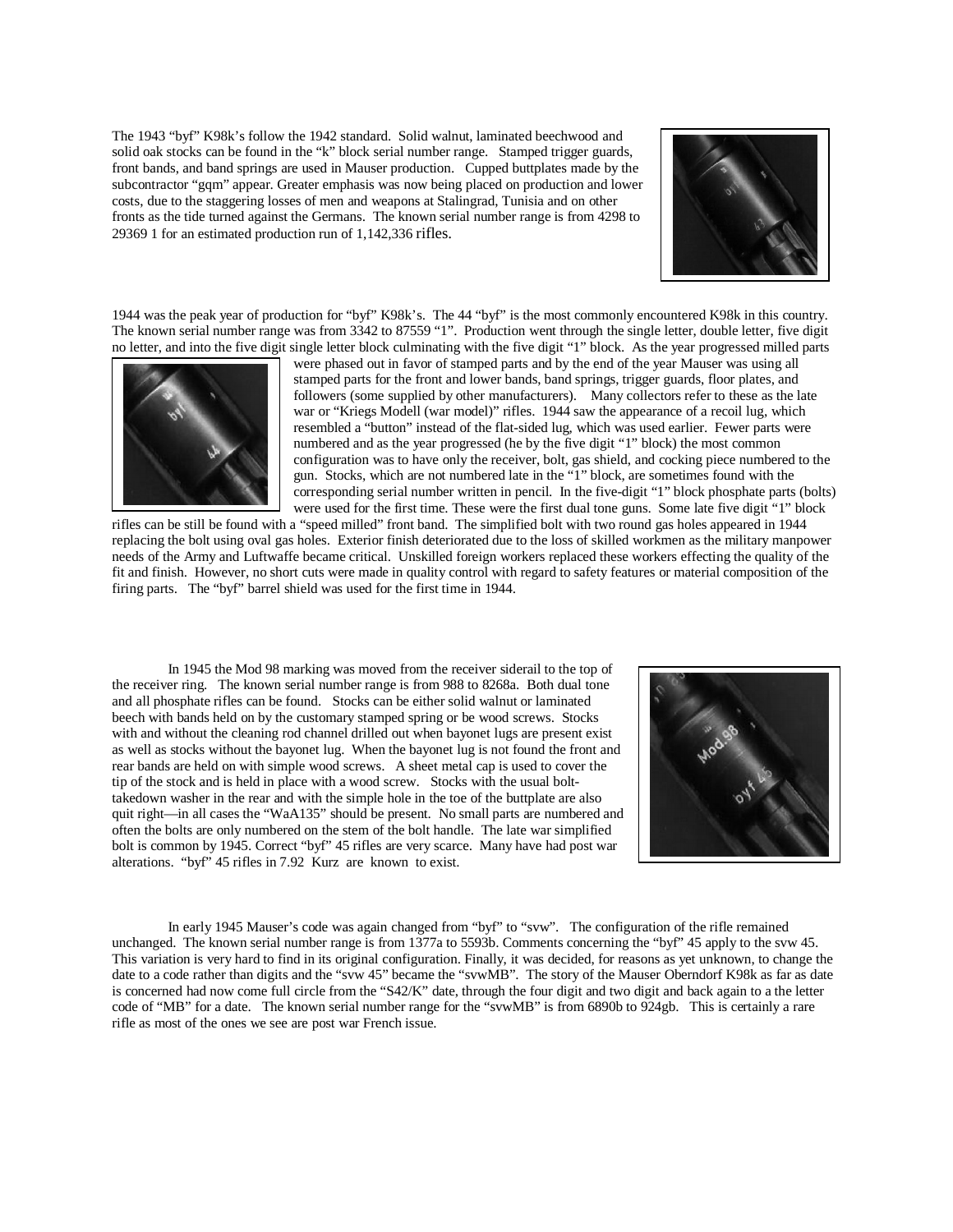Mauser Oberndorf made K98k's equipped with rails for the ZF41 exist in all the years from 1941 through 1945. Most



of the 1944 and 1945 dated rifles equipped with the ZF4l scope rails were issued as standard rifles without scopes as the production of ZF4l scopes was discontinued in mid-1943. The rear sight sleeves with the rails were perfectly useable and were issued as standard K98k's. Through the years most of these rifles have had scopes put on them by stateside collectors who also alter the stock so that the ZF4l will slide on. To find a 1944 or a 1945 rifle with both a rail and an unaltered stock is rare.

Addenda: correction made to estimated production totals for 1935 S/42G. Error caught by Johnny\_mustang 1/16/2004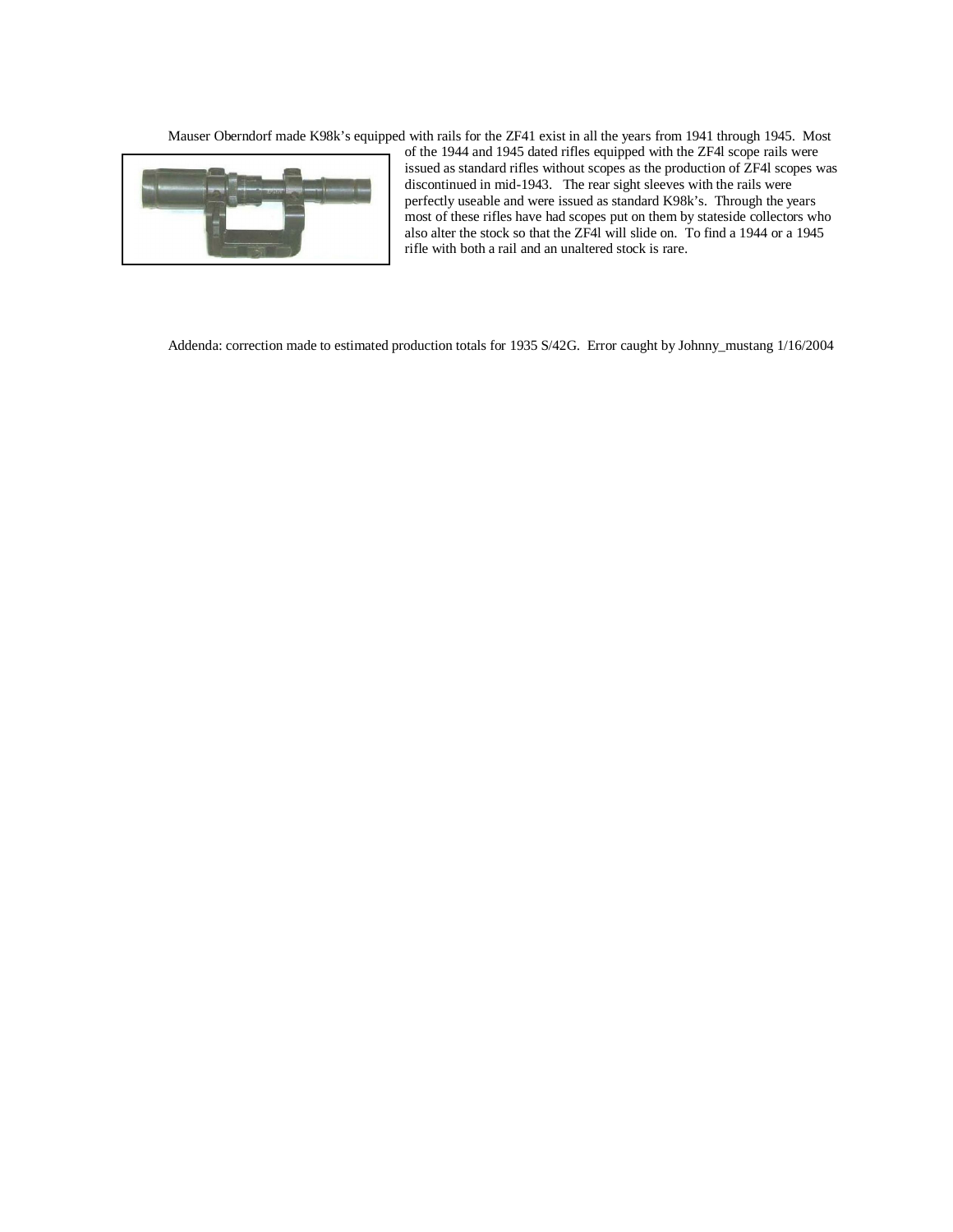## **1941 Luftwaffe variant byf by Mauser Oberndorf**

## **Early 1941 variant**

## **Proofing & serial numbers (sample rifle 1941 byf)**

| Receiver code                                                                                     | byf $(41)$    |                                                                  | receiver proofs | waf $135(3)$ (on side)                |
|---------------------------------------------------------------------------------------------------|---------------|------------------------------------------------------------------|-----------------|---------------------------------------|
| Side rail                                                                                         | <b>Mod.98</b> |                                                                  |                 |                                       |
| Serial number                                                                                     |               | 4 digits possible alpha suffix                                   |                 |                                       |
| Upper band                                                                                        | s/n           | waf WaA135                                                       | milled "H"      |                                       |
| Lower band                                                                                        | s/n           | waf 135                                                          |                 |                                       |
| Trigger guard                                                                                     | s/n           | waf $135(2)$                                                     |                 | milled with lock screws (replacement) |
| <b>Bolt</b><br>Root<br>Gas shield<br>Safety<br>Cocking piece<br>Extractor s/n<br>Extractor collar |               | ribbed $\&$ blued (N/A miss-matched)<br>rear firing proof<br>s/n | top s/n         | underside                             |
| Front sight                                                                                       | hood          | waf $135(2)$                                                     |                 |                                       |
| Rear sight                                                                                        |               | meter scale both sides                                           | s/n             | waf $135(2)$                          |
| Rear sight base                                                                                   | no s/n        | waf 135                                                          |                 |                                       |
| <b>Stock</b>                                                                                      | Laminate      |                                                                  |                 |                                       |

#### Stock Markings (external reported only)

|                   | Side<br>Pistol grip<br>Spine | waf WaA135 $(2)$ & "L" (Luftwaffe)<br>waf WaA135<br>s/n, & Waf WaA135 (2), P |         |  |  |  |
|-------------------|------------------------------|------------------------------------------------------------------------------|---------|--|--|--|
| Bayonet lug       |                              | s/n                                                                          | waf 135 |  |  |  |
| Magazine follower |                              | s/n                                                                          | waf 135 |  |  |  |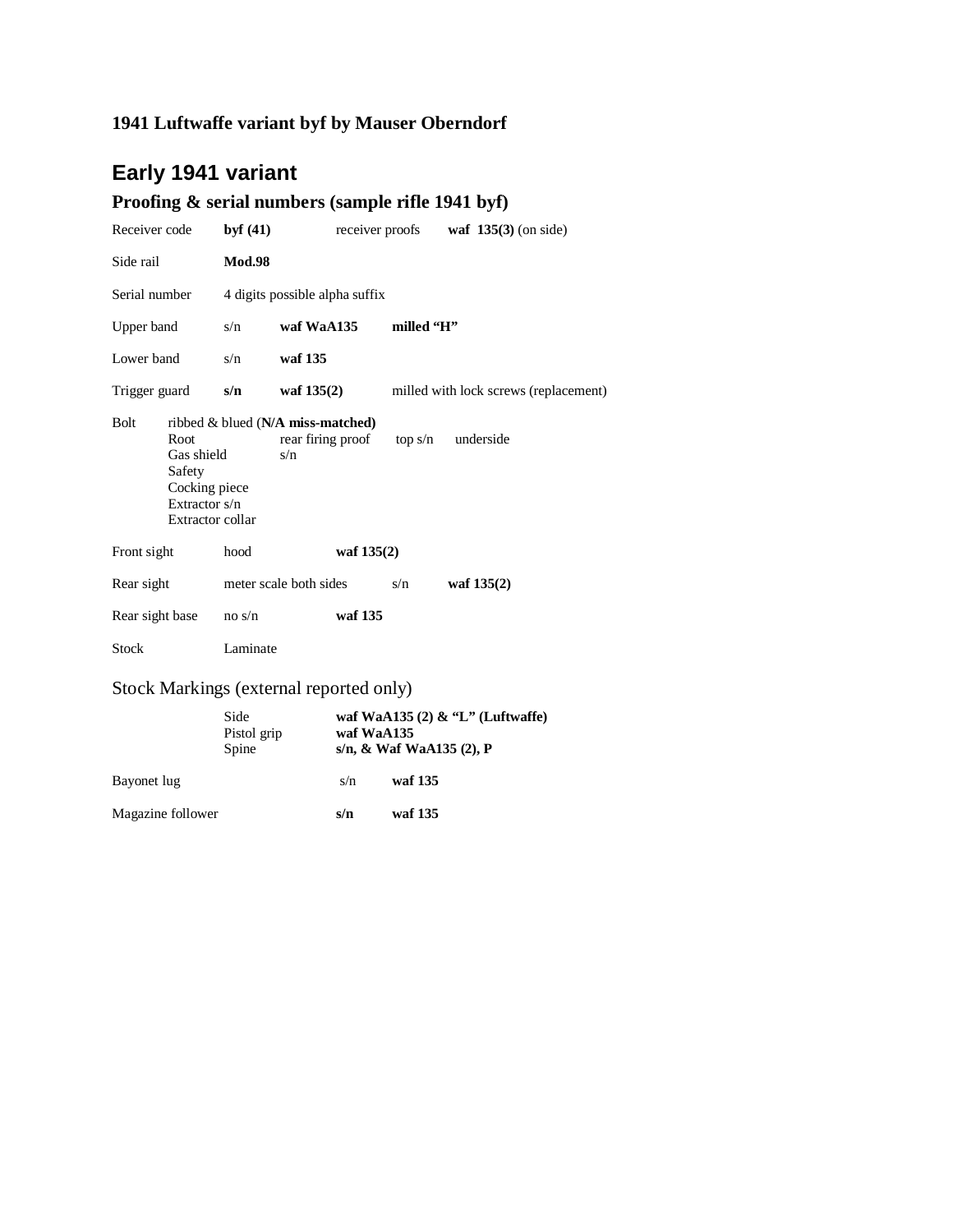## **The early 1941 Heer variant byf by Mauser Oberndorf**

|                                                          |                                   |         |                             |                                                              | Proofing & serial numbers (sample rifle 1941 byf) |
|----------------------------------------------------------|-----------------------------------|---------|-----------------------------|--------------------------------------------------------------|---------------------------------------------------|
| Receiver code byf (41)                                   |                                   |         |                             | receiver proofs                                              | waf $655(3)$ (on side)                            |
| Side rail                                                | <b>Mod.98</b>                     |         |                             |                                                              |                                                   |
| Serial number 4 digits possible alpha suffix (1059 i)    |                                   |         |                             |                                                              |                                                   |
| Upper band                                               | s/n                               |         | waf WaA655 milled "H"       |                                                              |                                                   |
| Lower band $s/n$                                         |                                   | waf 655 |                             |                                                              |                                                   |
| Trigger guard $s/n$ waf $655(2)$ milled with lock screws |                                   |         |                             |                                                              |                                                   |
| <b>Bolt</b><br>Root<br>Gas shield<br>Safety<br>Extractor | Cocking piece<br>Extractor collar |         | miss-matched ribbed & blued |                                                              |                                                   |
| Front sight                                              | hood                              |         | waf 655                     |                                                              |                                                   |
| Rear sight meter scale both sides $s/n$ waf 655(2)       |                                   |         |                             |                                                              |                                                   |
| Rear sight base no s/n waf 655                           |                                   |         |                             |                                                              |                                                   |
| Stock                                                    | Laminate                          |         |                             |                                                              |                                                   |
| Stock Markings (external reported only)                  | Side<br>Pistol grip<br>Spine      |         | waf WaA655 (2)              | waf WaA655 $(2)$ & "L" (Heer)<br>s/n, $\&$ Waf WaA655 (2), P |                                                   |
| Bayonet lug                                              |                                   | s/n     | waf 655                     |                                                              |                                                   |
| Magazine follower                                        |                                   | s/n     |                             | waf 655 (replacement)                                        |                                                   |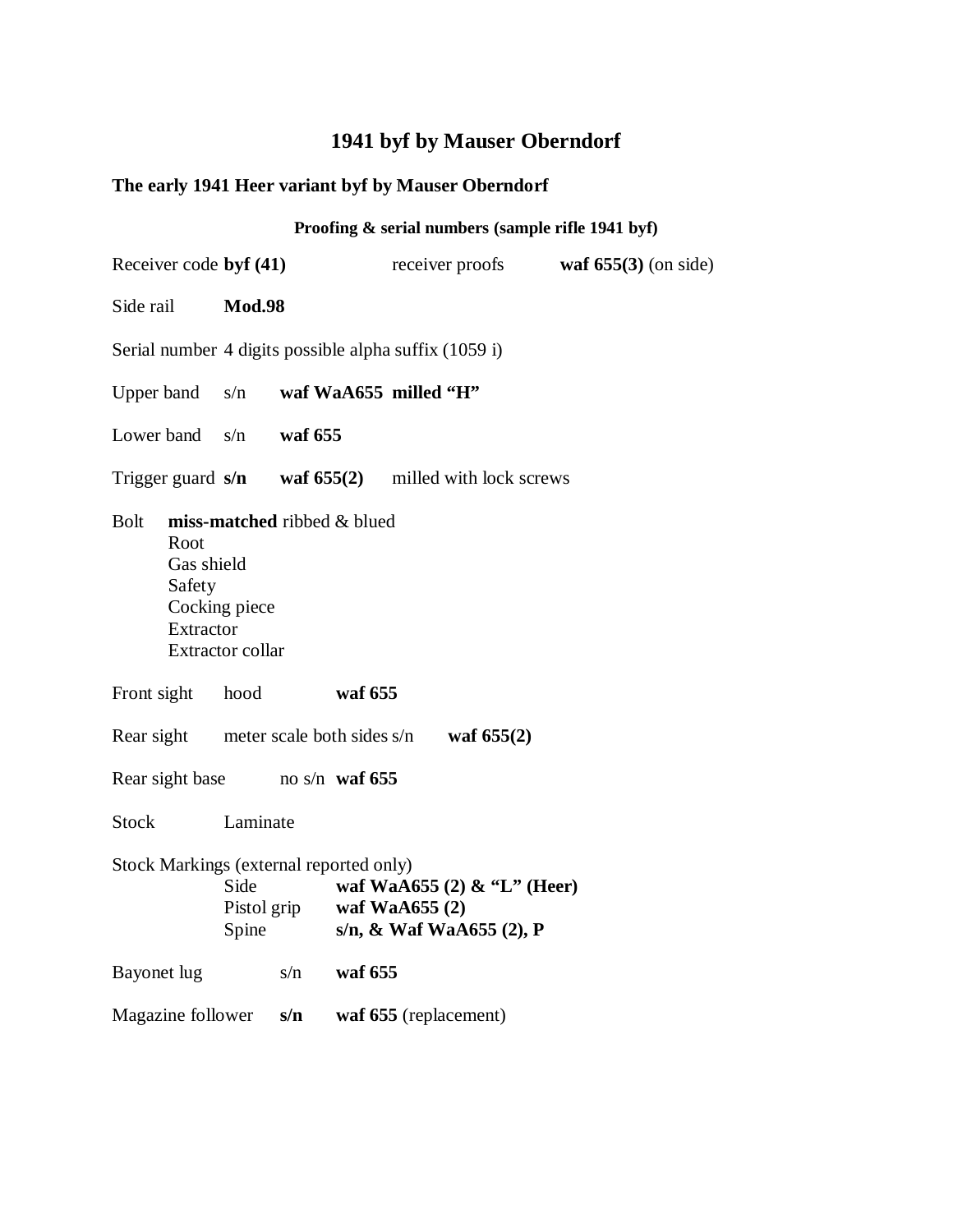## **The early 1942 variant**

## **Proofing & serial numbers (sample rifle 1942 byf)**

| Receiver code   |                                                                                                        | byf $(42)$             |                   |                                                               | receiver proofs         | waf $135(2)$ (on side)                |
|-----------------|--------------------------------------------------------------------------------------------------------|------------------------|-------------------|---------------------------------------------------------------|-------------------------|---------------------------------------|
| Side rail       |                                                                                                        | <b>Mod.98</b>          |                   |                                                               |                         |                                       |
| Serial number   |                                                                                                        |                        |                   | 4 digits possible alpha suffix (s/n 1721 C)                   |                         |                                       |
| Upper band      |                                                                                                        | s/n                    | waf WaA135        |                                                               | milled 'H"              |                                       |
| Lower band      |                                                                                                        | s/n                    | waf 135           |                                                               |                         |                                       |
| Trigger guard   |                                                                                                        | $\bf{no}$ s/ $\bf{n}$  | none              |                                                               |                         | milled with lock screws (replacement) |
| <b>Bolt</b>     | ribbed & blued<br>Root<br>Gas shield<br>Safety<br>Cocking piece<br>Extractor $s/n$<br>Extractor collar |                        | s/n<br>s/n<br>s/n | rear firing proof<br>waf 135<br>waf 140<br>waf 135<br>waf 135 | top s/n<br>waf $135(2)$ | underside waf 135, waf 140            |
| Front sight     |                                                                                                        | hood                   |                   | waf 140                                                       |                         |                                       |
| Rear sight      |                                                                                                        | meter scale both sides |                   |                                                               | s/n                     | waf $135(2)$                          |
| Rear sight base |                                                                                                        | no s/n                 |                   | waf 135                                                       |                         |                                       |
| <b>Stock</b>    |                                                                                                        | Laminate               |                   |                                                               |                         |                                       |

#### Stock Markings (external reported only)

|                   | Side<br>Pistol grip<br>Spine | waf WaA135            | waf WaA135 $(2)$ & "H" (Heer)<br>s/n, & Waf WaA135 $(2)$ , C, P |
|-------------------|------------------------------|-----------------------|-----------------------------------------------------------------|
| Bayonet lug       |                              | no s/n                | waf 135                                                         |
| Magazine follower |                              | $\bf{no}$ s/ $\bf{n}$ | waf 135 (replacement)                                           |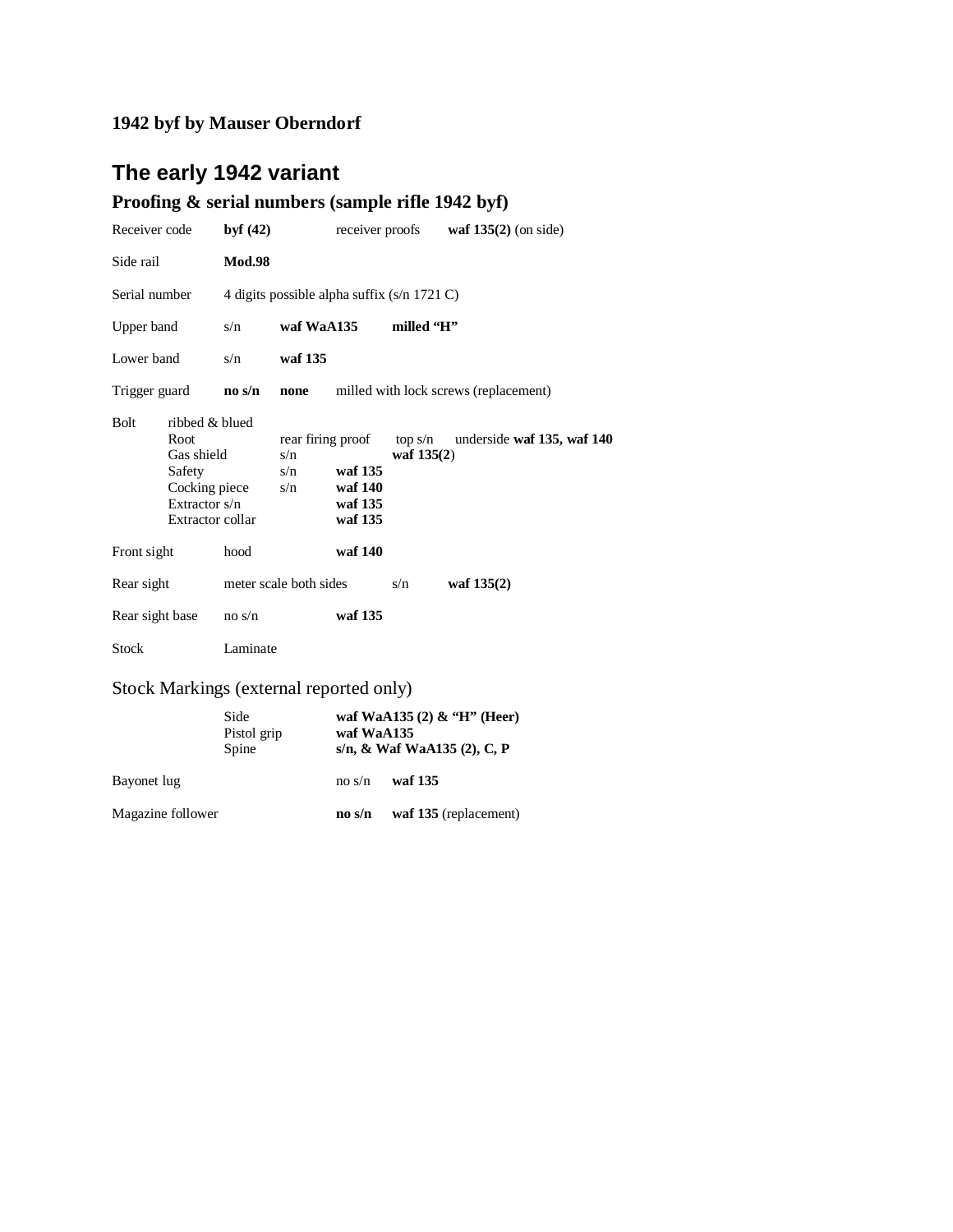## **The mid 1942 variant (rebuilt)**

#### **Proofing & serial numbers (sample rifle 1942 byf)**

| Receiver code   |                                                                                                  | byf $(42)$    |                                               |                                                 | receiver proofs | waf $135(1)$ (on top)     |
|-----------------|--------------------------------------------------------------------------------------------------|---------------|-----------------------------------------------|-------------------------------------------------|-----------------|---------------------------|
| Side rail       |                                                                                                  | <b>Mod.98</b> |                                               |                                                 |                 |                           |
| Serial number   |                                                                                                  |               | 4 digits possible alpha suffix (s/n 5785O)    |                                                 |                 |                           |
| Upper band      |                                                                                                  |               | stamped                                       |                                                 |                 |                           |
| Lower band      |                                                                                                  |               | stamped                                       |                                                 |                 |                           |
| Trigger guard   |                                                                                                  |               |                                               | stamped phosphate                               |                 |                           |
| <b>Bolt</b>     | ribbed & blued<br>Root<br>Gas shield<br>Safety<br>Cocking piece<br>Extractor<br>Extractor collar |               | rear firing proof<br>s/n<br>s/n<br>s/n<br>s/n | no waf<br>no waf<br>waf 140<br>no waf<br>waf 54 |                 | top s/n underside waf 140 |
| Front sight     |                                                                                                  | hood          |                                               | waf 140                                         |                 |                           |
| Rear sight      |                                                                                                  |               | meter scale both sides                        |                                                 | s/n             | no waf                    |
| Rear sight base |                                                                                                  | no s/n        |                                               | no waf                                          |                 |                           |
| <b>Stock</b>    |                                                                                                  | Laminate      |                                               |                                                 |                 |                           |

#### Stock Markings **miss-matched**

 Side Pistol grip Spine

Bayonet lug

Magazine follower

Note **\*\* this rifle has a replacement barrel with a firing proof, the letter "D" and a waf 135**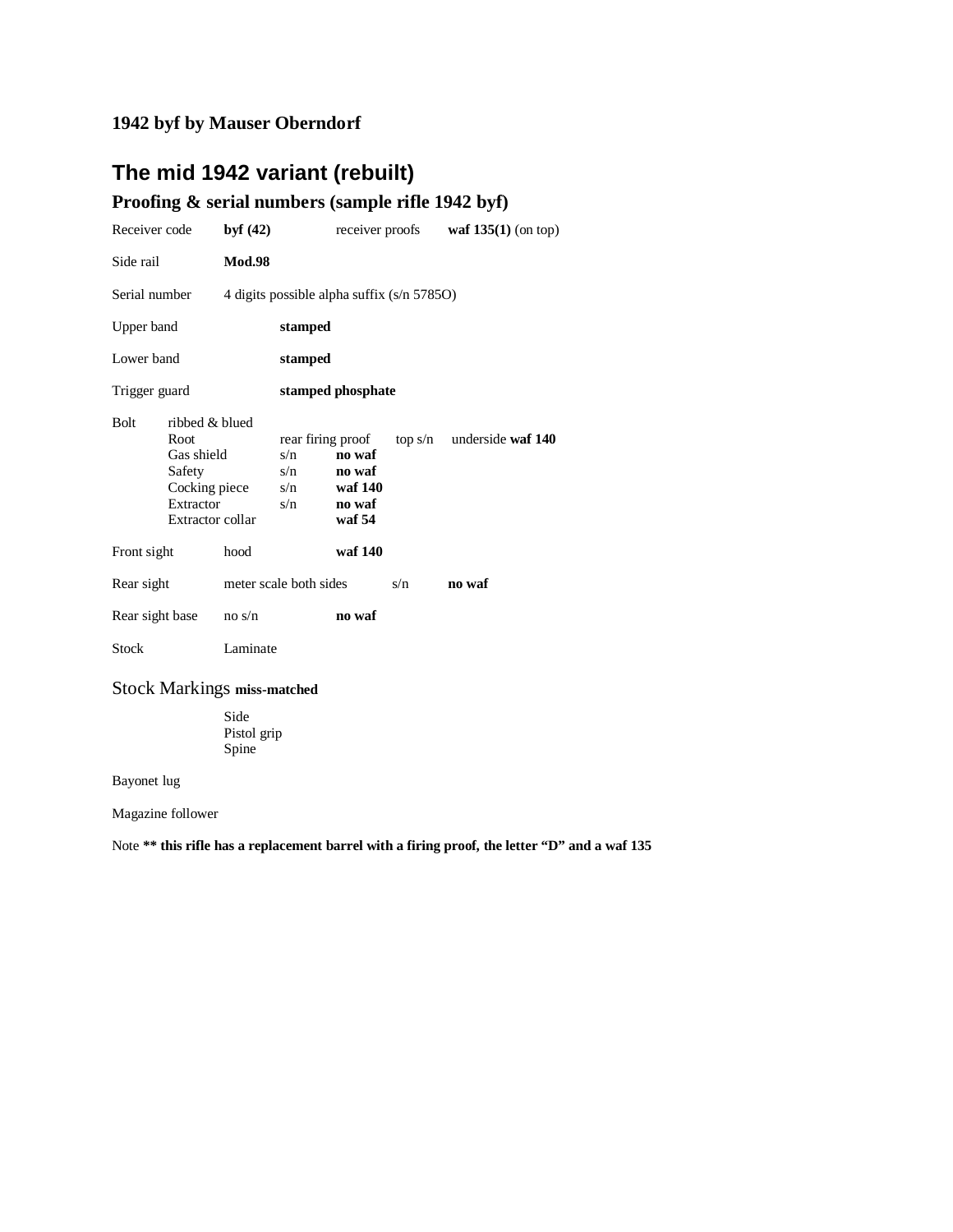## **The mid 1943 variant**

## **Proofing & serial numbers (sample rifle 1943 byf) (Hal Kolding)**

| Receiver code                                                                                                   | byf $(43)$                                                        | receiver proofs                                                                | waf $135(1)$ (on side) waf $135(1)$ (on top) |
|-----------------------------------------------------------------------------------------------------------------|-------------------------------------------------------------------|--------------------------------------------------------------------------------|----------------------------------------------|
| Side rail                                                                                                       | <b>Mod.98</b>                                                     |                                                                                |                                              |
| Serial number                                                                                                   |                                                                   | 5 digits possible alpha suffix (s/n 38533g)                                    |                                              |
| Upper band                                                                                                      | s/n<br>no waf                                                     | speed milled                                                                   |                                              |
| Lower band                                                                                                      | s/n<br>no waf                                                     | milled                                                                         |                                              |
| Trigger guard                                                                                                   | $s/n$ (5 digits)                                                  | waf $135(1)$                                                                   | milled with lock screws                      |
| <b>Bolt</b><br>ribbed & blued<br>Root<br>Gas shield<br>Safety<br>Cocking piece<br>Extractor<br>Extractor collar | s/n(4)<br>s/n(4)<br>s/n(4)<br>s/n                                 | rear firing proof<br>top s/n<br>no waf<br>no waf<br>no waf<br>no waf<br>no waf | no waf                                       |
| Front sight                                                                                                     | hood                                                              | waf $(1)$                                                                      |                                              |
| Rear sight<br>Rear sight slide<br>Rear sight base                                                               | meter scale one side<br>s/n(4)<br>no waf<br>$\bf{no}$ s/ $\bf{n}$ | s/n(4)                                                                         | no waf                                       |
| <b>Stock</b>                                                                                                    | Walnut                                                            |                                                                                |                                              |
| Stock Markings (external reported only)                                                                         |                                                                   |                                                                                |                                              |
|                                                                                                                 | Side<br>Pistol grip<br>Spine                                      | Waf WaA135<br>Waf WaA135<br>Waf WaA135                                         |                                              |
| Bayonet lug<br><b>Butt Plate</b><br><b>Floor Plate</b><br>Magazine follower                                     | $\bf{no}$ s/ $\bf{n}$<br>s/n(5)<br>no s/n                         | no waf<br>ggm 43 WaA98<br>no waf<br>no waf                                     | <b>Milled</b><br><b>Milled</b>               |

Barrel Band **43R170**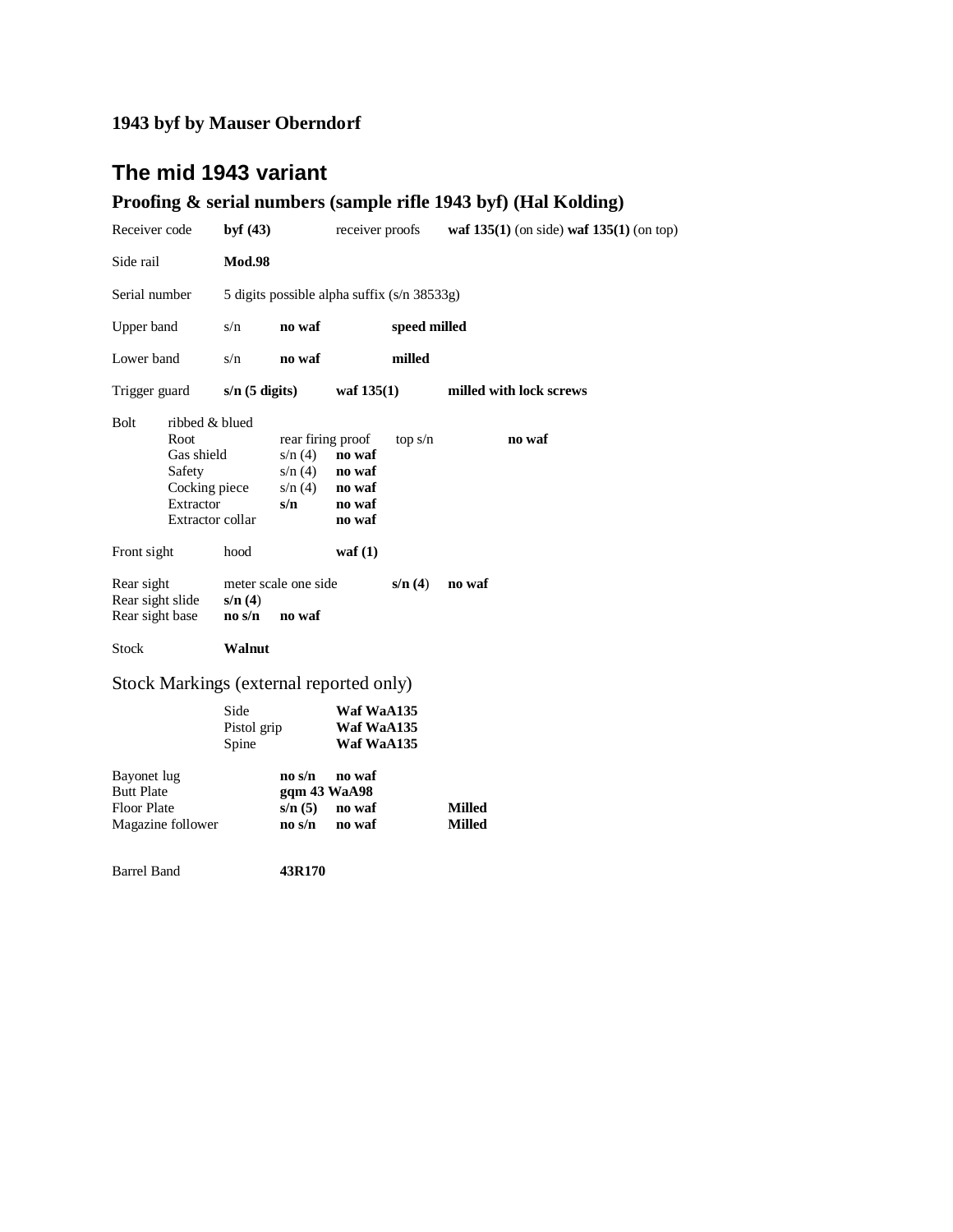## **The mid 1943 variant**

#### **Proofing & serial numbers (sample rifle 1943 byf)**

Floor Plate **s/n (5) no waf Milled**<br>Magazine follower **no s/n no waf Milled** 

**Magazine follower** 

| Receiver code                           |                                                                                                         | byf $(43)$                   |                                                                          | receiver proofs                             |                   | waf $135(1)$ (on side) waf $135(1)$ (on top) |
|-----------------------------------------|---------------------------------------------------------------------------------------------------------|------------------------------|--------------------------------------------------------------------------|---------------------------------------------|-------------------|----------------------------------------------|
| Side rail                               |                                                                                                         | <b>Mod.98</b>                |                                                                          |                                             |                   |                                              |
| Serial number                           |                                                                                                         |                              |                                                                          | 5 digits possible alpha suffix (s/n 13694k) |                   |                                              |
| Upper band                              |                                                                                                         | s/n                          | no waf                                                                   |                                             | stamped           |                                              |
| Lower band                              |                                                                                                         | s/n                          | no waf                                                                   |                                             | milled            |                                              |
| Trigger guard                           |                                                                                                         | $s/n$ (5 digits)             |                                                                          | waf $135(1)$                                |                   | milled with lock screws                      |
| <b>Bolt</b>                             | ribbed & blued<br>Root<br>Gas shield<br>Safety<br>Cocking piece<br>Extractor<br><b>Extractor collar</b> |                              | rear firing proof<br>s/n(4)<br>s/n(4)<br>s/n(4)<br>$\bf{no}$ s/ $\bf{n}$ | no waf<br>no waf<br>no waf<br>no waf        | top s/n<br>no waf | no waf                                       |
| Front sight                             |                                                                                                         | hood                         |                                                                          | waf $140(1)$                                |                   |                                              |
| Rear sight                              |                                                                                                         |                              | meter scale one side                                                     |                                             | s/n(4)            | no waf                                       |
| Rear sight base                         |                                                                                                         |                              | $\bf{no}$ s/ $\bf{n}$                                                    | no waf                                      |                   |                                              |
| <b>Stock</b>                            |                                                                                                         | Walnut                       |                                                                          |                                             |                   |                                              |
| Stock Markings (external reported only) |                                                                                                         |                              |                                                                          |                                             |                   |                                              |
|                                         |                                                                                                         | Side<br>Pistol grip<br>Spine |                                                                          | Waf WaA135<br>Waf WaA135<br>Waf WaA135      |                   |                                              |
| Bayonet lug                             |                                                                                                         |                              | $\bf{no}$ s/ $\bf{n}$                                                    | no waf                                      |                   |                                              |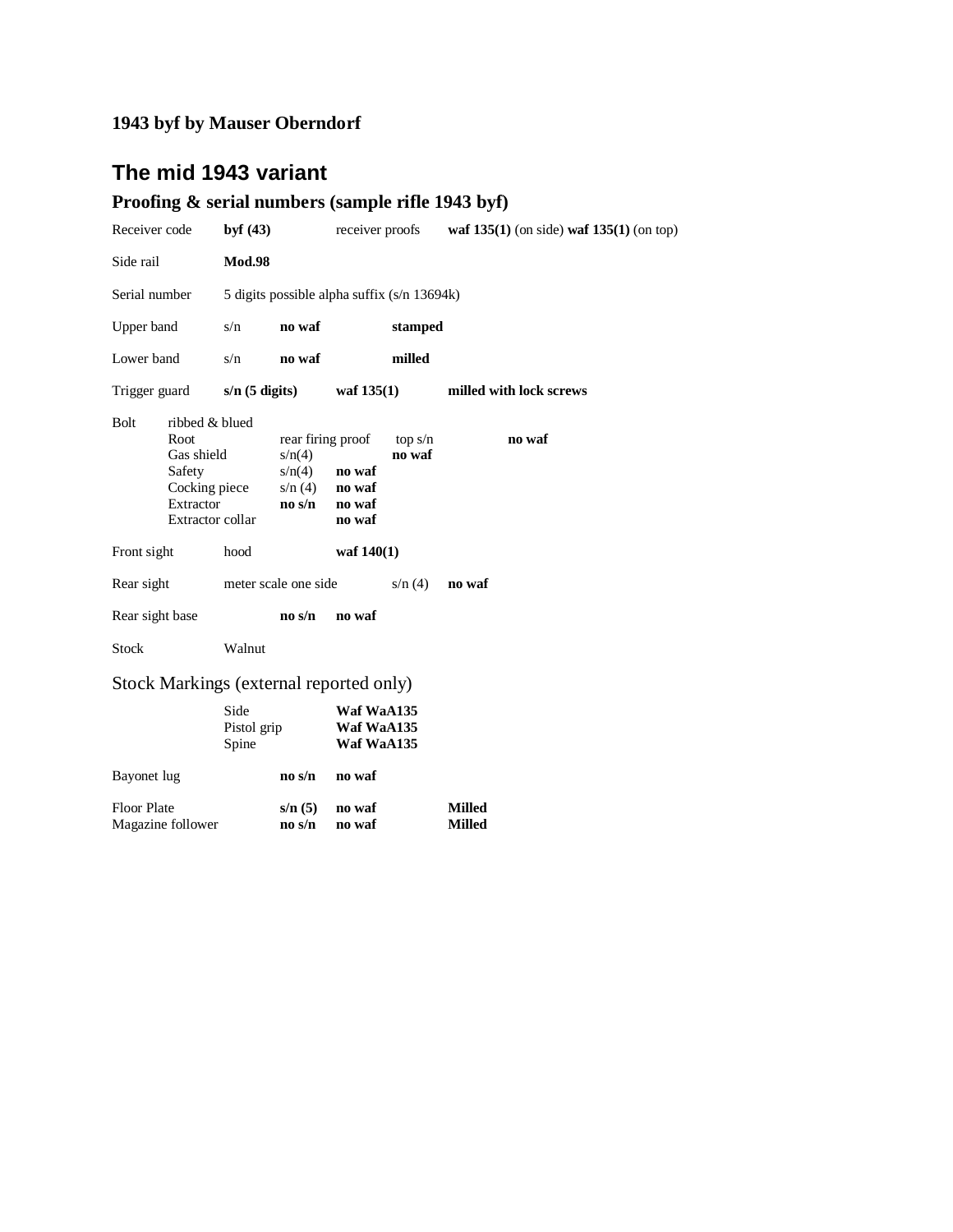## **The early 1944 variant**

## **Proofing & serial numbers (sample rifle 1944 byf)**

| Receiver code                                                           |                                                                                                  | byf $(44)$                             |                                               | receiver proofs                                |         | waf $135(1)$ (on side) waf $135(1)$ (on top) |
|-------------------------------------------------------------------------|--------------------------------------------------------------------------------------------------|----------------------------------------|-----------------------------------------------|------------------------------------------------|---------|----------------------------------------------|
| Side rail                                                               |                                                                                                  | <b>Mod.98</b>                          |                                               |                                                |         |                                              |
| Serial number                                                           |                                                                                                  |                                        | 5 digits possible alpha suffix (s/n 27552)    |                                                |         |                                              |
| Upper band                                                              |                                                                                                  | s/n                                    | no waf                                        |                                                | stamped |                                              |
| Lower band                                                              |                                                                                                  | s/n                                    | waf 135                                       |                                                | stamped |                                              |
| Trigger guard                                                           |                                                                                                  | $s/n$ (5 digits)                       |                                               | waf $135(1)$                                   |         | milled with lock screws                      |
| Bolt                                                                    | ribbed & blued<br>Root<br>Gas shield<br>Safety<br>Cocking piece<br>Extractor<br>Extractor collar |                                        | rear firing proof<br>s/n<br>s/n<br>s/n<br>s/n | no waf<br>no waf<br>no waf<br>no waf<br>no waf | top s/n | waf 135                                      |
| Front sight                                                             |                                                                                                  | hood                                   |                                               | waf                                            |         |                                              |
| Rear sight                                                              |                                                                                                  |                                        | meter scale one side                          |                                                | no s/n  | no waf                                       |
| Rear sight base                                                         |                                                                                                  | no s/n                                 |                                               |                                                |         |                                              |
| <b>Stock</b>                                                            |                                                                                                  | Walnut                                 |                                               |                                                |         |                                              |
| Stock Markings (external reported only)<br>Side<br>Pistol grip<br>Spine |                                                                                                  | Waf WaA135<br>Waf WaA135<br>Waf WaA135 |                                               | stock drilled for cleaning rod                 |         |                                              |
| Bayonet lug                                                             |                                                                                                  |                                        | no s/n                                        | no waf                                         |         |                                              |
| <b>Floor Plate</b>                                                      | Magazine follower                                                                                |                                        | s/n(5)<br>$\bf{no}$ s/ $\bf{n}$               | waf 135<br>no waf                              |         | milled<br><b>Milled</b>                      |
| Barrel band                                                             |                                                                                                  |                                        |                                               | 43D931 waf135 (1)                              |         |                                              |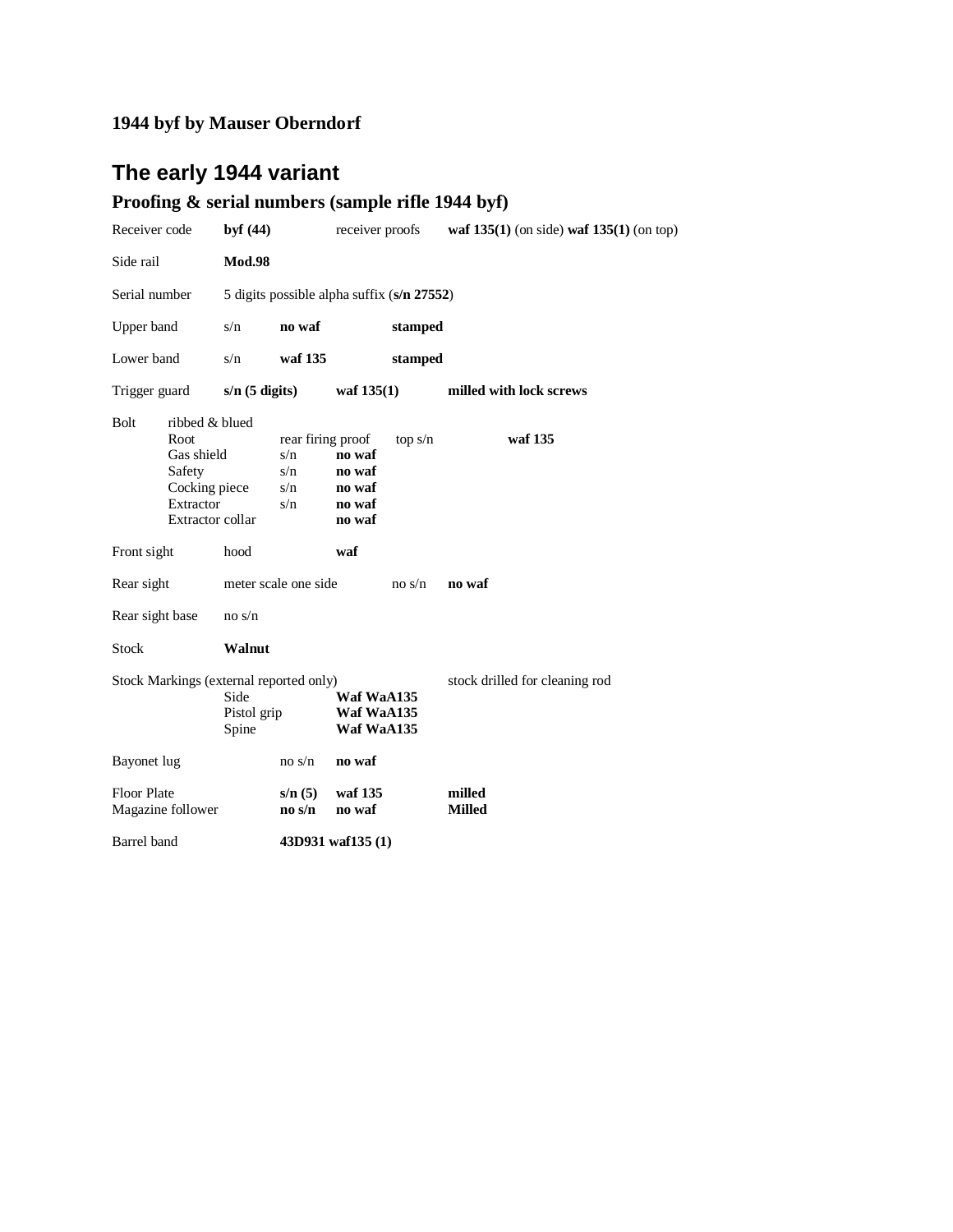## **The early 1944 variant**

## **Proofing & serial numbers (sample rifle 1944 byf)**

| Receiver code                                                           |                                                                                                             | byf $(44)$                         |                                             | receiver proofs                      |                   | waf $135(1)$ (on side) waf $135(1)$ (on top) |
|-------------------------------------------------------------------------|-------------------------------------------------------------------------------------------------------------|------------------------------------|---------------------------------------------|--------------------------------------|-------------------|----------------------------------------------|
| Side rail                                                               |                                                                                                             | <b>Mod.98</b>                      |                                             |                                      |                   |                                              |
| Serial number                                                           |                                                                                                             |                                    | 5 digits possible alpha suffix (s/n 26579d) |                                      |                   |                                              |
| Upper band                                                              |                                                                                                             | s/n                                | no waf                                      |                                      | stamped           |                                              |
| Lower band                                                              |                                                                                                             | s/n                                | no waf                                      |                                      | milled            |                                              |
| Trigger guard                                                           |                                                                                                             | $s/n$ (4 digits)                   |                                             | waf 135(2)                           |                   | stamped with lock screws                     |
| <b>Bolt</b>                                                             | ribbed & blued<br>Root<br>Gas shield<br>Safety<br>Cocking piece<br>Extractor s/n<br><b>Extractor collar</b> |                                    | rear firing proof<br>s/n<br>s/n<br>s/n      | no waf<br>no waf<br>no waf<br>no waf | top s/n<br>no waf | no waf                                       |
| Front sight                                                             |                                                                                                             | hood                               |                                             | waf                                  |                   |                                              |
| Rear sight                                                              |                                                                                                             |                                    | meter scale one side                        |                                      | no s/n            | waf $135(1)$                                 |
| Rear sight base                                                         |                                                                                                             | no s/n                             | $\mathbf{i}$                                |                                      |                   |                                              |
| <b>Stock</b>                                                            |                                                                                                             | Laminate                           |                                             |                                      |                   |                                              |
| Stock Markings (external reported only)<br>Side<br>Pistol grip<br>Spine |                                                                                                             | no marks<br>no marks<br>Waf WaA135 |                                             | stock drilled for cleaning rod       |                   |                                              |
| Bayonet lug                                                             |                                                                                                             |                                    | no s/n                                      | waf 135                              |                   |                                              |
| <b>Floor Plate</b>                                                      | Magazine follower                                                                                           |                                    | s/n(2)<br>$\bf{no}$ s/ $\bf{n}$             | waf 135<br>no waf                    |                   | stamped<br><b>Milled</b>                     |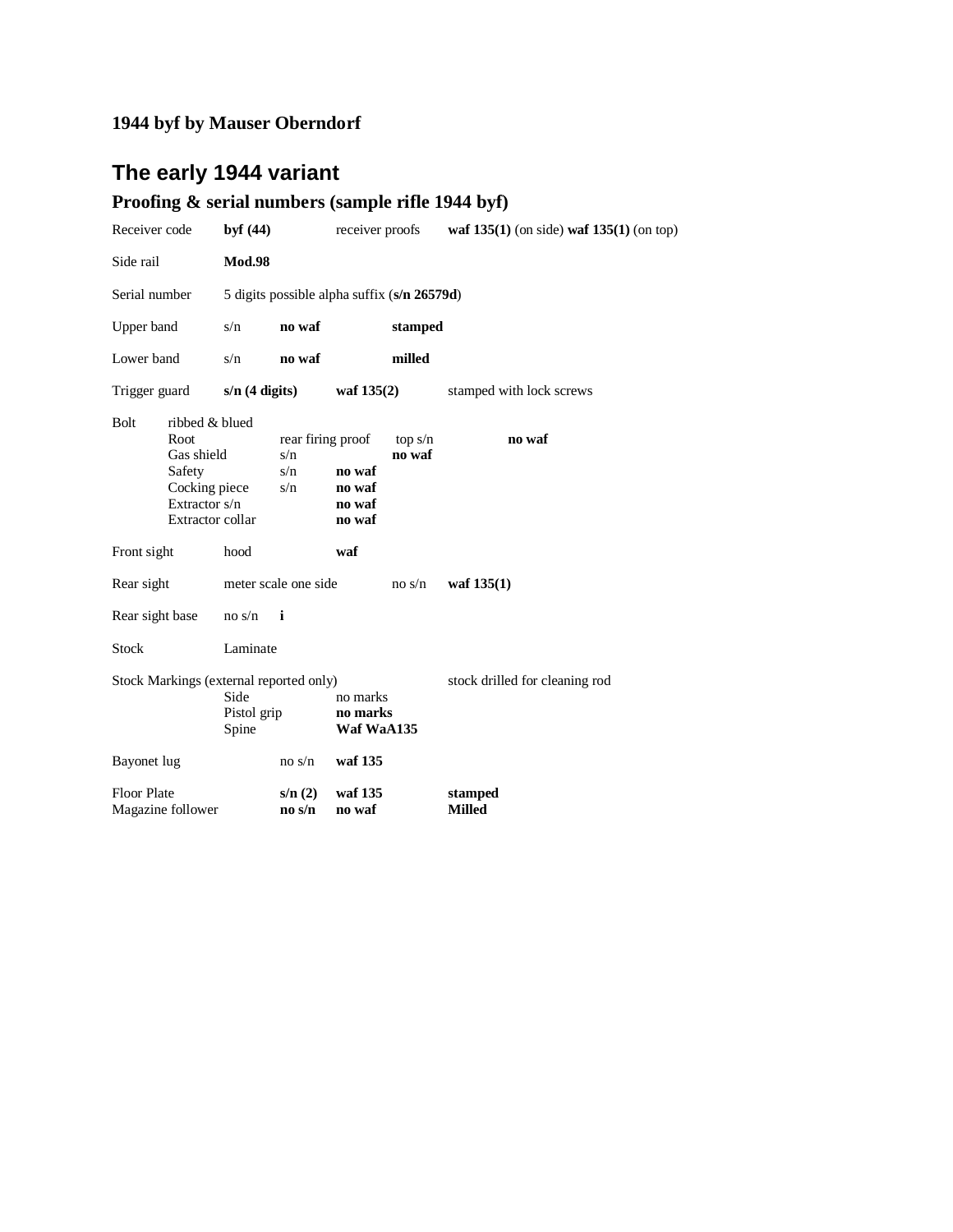## **The early 1944 variant**

## **Proofing & serial numbers (sample rifle 1944 byf)**

| Receiver code                                                           |                                                                                                      | byf $(44)$                         |                                                     | receiver proofs                                |                                             | waf $135(2)$ (on side) waf $135(1)$ (on top) |
|-------------------------------------------------------------------------|------------------------------------------------------------------------------------------------------|------------------------------------|-----------------------------------------------------|------------------------------------------------|---------------------------------------------|----------------------------------------------|
| Side rail                                                               |                                                                                                      | <b>Mod.98</b>                      |                                                     |                                                |                                             |                                              |
| Serial number                                                           |                                                                                                      |                                    |                                                     |                                                | 5 digits possible alpha suffix (s/n 56070k) |                                              |
| Upper band                                                              |                                                                                                      | no s/n                             | no waf                                              |                                                | stamped                                     |                                              |
| Lower band                                                              |                                                                                                      | no s/n                             | no waf                                              |                                                | stamped                                     |                                              |
| Trigger guard                                                           |                                                                                                      | no s/n                             | no waf qnw                                          |                                                |                                             | stamped no lock screws                       |
| <b>Bolt</b>                                                             | ribbed & blued<br>Root<br>Gas shield<br>Safety<br>Cocking piece<br>Extractor s/n<br>Extractor collar |                                    | rear firing proof<br>s/n<br>no s/n<br>s/n<br>no s/n | no waf<br>no waf<br>no waf<br>no waf<br>no waf | top s/n                                     | no waf                                       |
| Front sight                                                             |                                                                                                      | hood                               |                                                     | waf                                            |                                             |                                              |
| Rear sight                                                              |                                                                                                      |                                    | meter scale one side                                |                                                | no s/n                                      | waf $18(1)$                                  |
| Rear sight base                                                         |                                                                                                      | no s/n                             |                                                     | waf unreadable                                 |                                             |                                              |
| <b>Stock</b>                                                            |                                                                                                      | Laminate                           |                                                     |                                                |                                             |                                              |
| Stock Markings (external reported only)<br>Side<br>Pistol grip<br>Spine |                                                                                                      | no marks<br>no marks<br>Waf WaA135 |                                                     | stock <b>not</b> drilled for cleaning rod      |                                             |                                              |
| Bayonet lug                                                             |                                                                                                      |                                    | no s/n                                              | waf 135                                        |                                             |                                              |
| <b>Floor Plate</b>                                                      | Magazine follower                                                                                    |                                    | $\bf{no}$ s/ $\bf{n}$<br>$\bf{no}$ s/ $\bf{n}$      | byf<br>waf                                     |                                             | stamped<br><b>Stamped phosphate</b>          |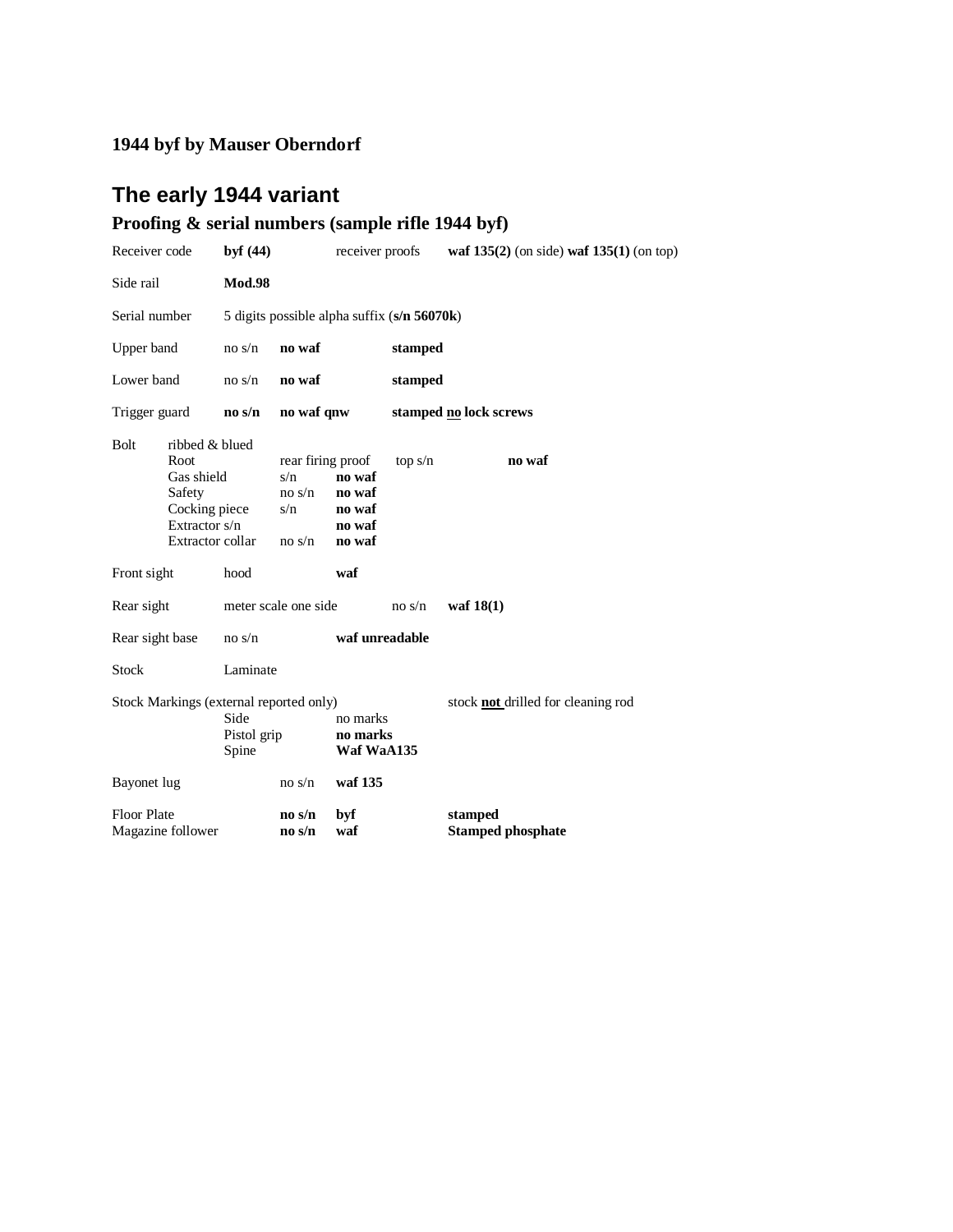#### **The mid 1944 variant**

|                                                                                                                                         |                                                                                                                                 |                                |                |                                            |        |                                                                                                   | Proofing & serial numbers (sample rifle 1944 byf) |         |
|-----------------------------------------------------------------------------------------------------------------------------------------|---------------------------------------------------------------------------------------------------------------------------------|--------------------------------|----------------|--------------------------------------------|--------|---------------------------------------------------------------------------------------------------|---------------------------------------------------|---------|
| Receiver code byf (44)                                                                                                                  |                                                                                                                                 |                                |                | receiver proofs waf $135(2)$ (on side) waf |        |                                                                                                   |                                                   |         |
| Side rail<br><b>Mod. 98</b>                                                                                                             |                                                                                                                                 |                                | Receiver blued |                                            |        |                                                                                                   |                                                   |         |
| Serial number 5 digits possible alpha suffix (s/n 404991) (lower case L block))                                                         |                                                                                                                                 |                                |                |                                            |        |                                                                                                   |                                                   |         |
| Upper band no s/n <b>no waf</b>                                                                                                         |                                                                                                                                 |                                |                | stamped                                    |        |                                                                                                   |                                                   |         |
| Lower band no $s/n$ <b>no waf</b>                                                                                                       |                                                                                                                                 |                                |                | stamped                                    |        |                                                                                                   |                                                   |         |
| Trigger guard no s/n waf 135(2) byf stamped phosphate no lock screws                                                                    |                                                                                                                                 |                                |                |                                            |        |                                                                                                   |                                                   |         |
| <b>Bolt</b><br>Safety                                                                                                                   | ribbed & blued<br>Cocking piece no $s/n$ "99" no waf phosphate<br>Extractor $\cos/n$ no waf<br>Extractor collar $\qquad$ no s/n | no s/n <b>no waf phosphate</b> |                |                                            | no waf | Root rear firing proof top s/n "04991"<br>Gas shield no s/n " $0499$ " waf 221 proceded by an "e" |                                                   | waf 140 |
| Front sight hood                                                                                                                        |                                                                                                                                 |                                | waf            |                                            |        |                                                                                                   |                                                   |         |
| Rear sight<br>meter scale one side no s/n waf $18(1)$<br>rear sight slide<br>no sn waf $135(1)$<br>Rear sight base no s/n waf unradable |                                                                                                                                 |                                |                |                                            |        |                                                                                                   |                                                   |         |
| Stock Laminate                                                                                                                          |                                                                                                                                 |                                |                |                                            |        |                                                                                                   |                                                   |         |
| Stock Markings (external reported only)<br>Side<br>Pistol grip no marks<br>Spine                                                        |                                                                                                                                 | no marks                       | Waf WaA135     |                                            |        |                                                                                                   | stock drilled for cleaning rod                    |         |
| Bayonet lug                                                                                                                             |                                                                                                                                 | missing                        |                |                                            |        |                                                                                                   |                                                   |         |
| <b>Floor Plate</b><br>Magazine follower                                                                                                 |                                                                                                                                 | no s/n byf<br>no s/n waf       |                |                                            |        | stamped phosphate<br><b>Stamped phosphate</b>                                                     |                                                   |         |